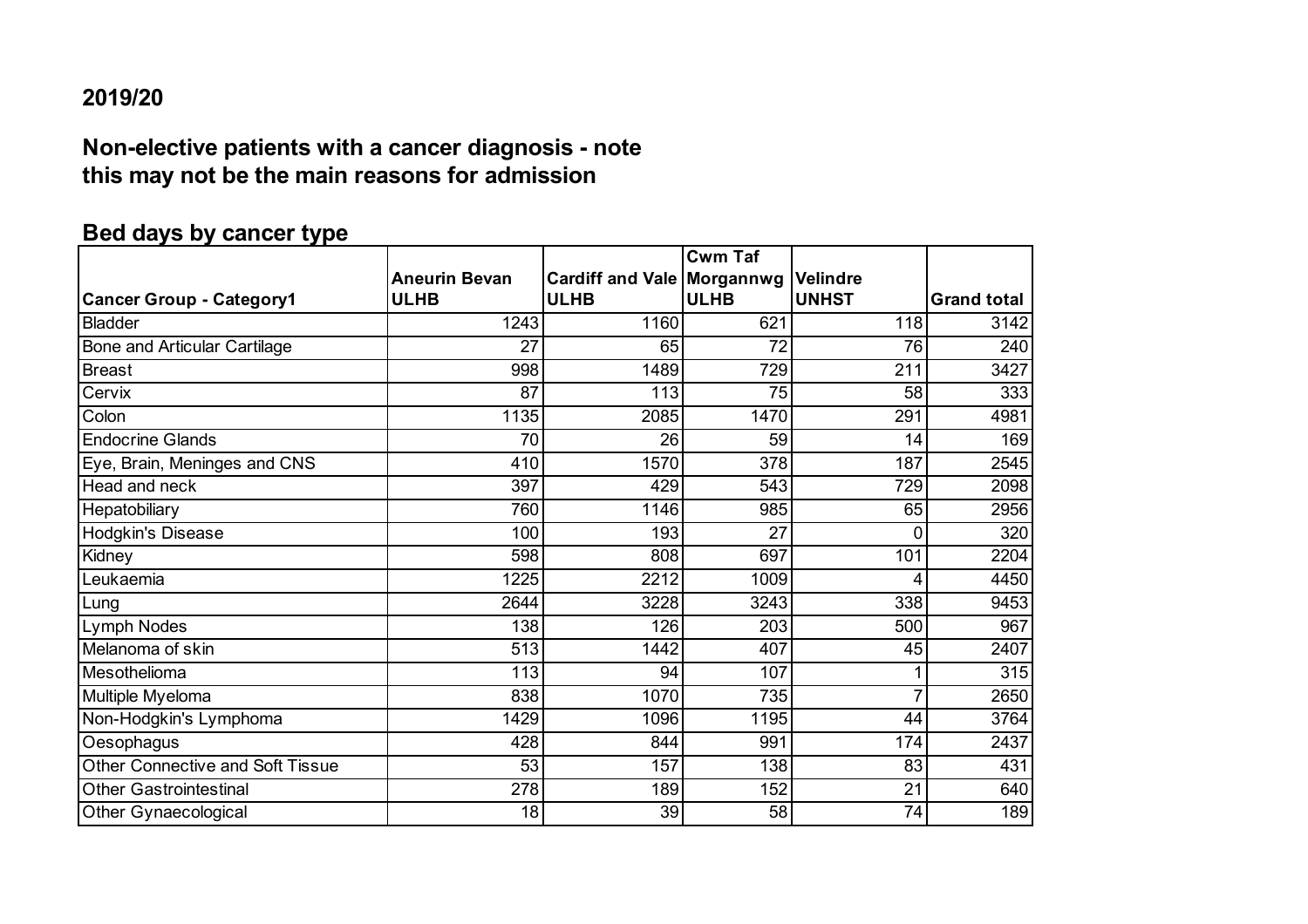| Other Haematological             | 187   | 93    | 96    |      | 379   |
|----------------------------------|-------|-------|-------|------|-------|
| <b>Other Urological</b>          | 41    | 84    | 59    | 60   | 244   |
| Ovary                            | 318   | 454   | 257   | 125  | 1154  |
| Pancreas                         | 558   | 626   | 693   | 158  | 2035  |
| Prostate                         | 3589  | 5921  | 3599  | 317  | 13426 |
| Rectum                           | 687   | 536   | 725   | 117  | 2065  |
| Stomach                          | 265   | 424   | 274   | 120  | 1083  |
| <b>Uterus</b>                    | 298   | 581   | 272   | 20   | 1171  |
| Others / supressed small numbers | 1741  | 3803  | 3171  | 1151 | 9866  |
| <b>Grand total</b>               | 21186 | 32103 | 23040 | 5212 | 81555 |

## **Non-elective patients with a cancer diagnosis - note this may not be the main reason for admission**

# **Admissions by cancer type**

|                                     |                      |                                   | <b>Cwm Taf</b> |                 |                    |
|-------------------------------------|----------------------|-----------------------------------|----------------|-----------------|--------------------|
|                                     | <b>Aneurin Bevan</b> | <b>Cardiff and Vale Morgannwg</b> |                | <b>Velindre</b> |                    |
|                                     | <b>ULHB</b>          | <b>ULHB</b>                       | <b>ULHB</b>    | <b>UNHST</b>    | <b>Grand Total</b> |
| <b>Bladder</b>                      | 159                  | 99                                | 75             | 29              | 362                |
| <b>Bone and Articular Cartilage</b> | 8                    | 11                                | 6              | 15              | 40                 |
| <b>Breast</b>                       | 200                  | 146                               | 130            | 158             | 634                |
| Cervix                              | 17                   | 14                                | 15             | 27              | 73                 |
| Colon                               | 149                  | 170                               | 177            | 105             | 601                |
| <b>Endocrine Glands</b>             | 13                   | 5                                 | 9              | 9               | 36                 |
| Eye, Brain, Meninges and CNS        | 67                   | 146                               | 63             | 34              | 310                |
| Head and neck                       | 64                   | 59                                | 73             | 99              | 295                |
| Hepatobiliary                       | 123                  | 109                               | 105            | 20              | 357                |
| <b>Hodgkin's Disease</b>            | 22                   | 32 <sub>1</sub>                   | 11             |                 | 66                 |
| Kidney                              | 116                  | 78                                | 76             | 46              | 316                |
| Leukaemia                           | 212                  | 198                               | 140            |                 | 551                |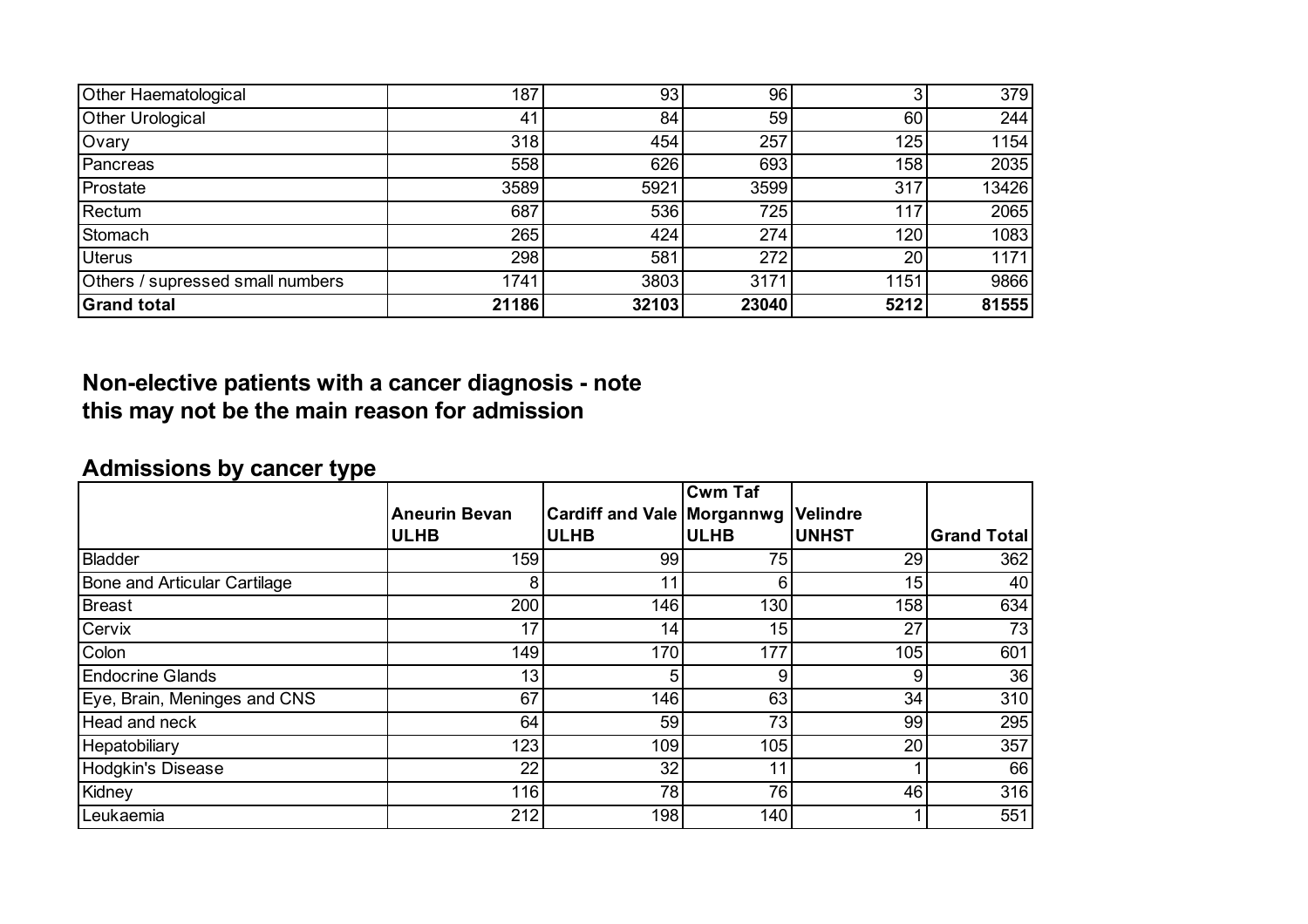| Lung                                    | 357  | 413  | 452  | 119            | 1341  |
|-----------------------------------------|------|------|------|----------------|-------|
| Lymph Nodes                             | 20   | 18   | 35   | 148            | 221   |
| Melanoma of skin                        | 70   | 96   | 40   | 24             | 230   |
| Mesothelioma                            | 12   | 17   | 18   | $\overline{2}$ | 49    |
| Multiple Myeloma                        | 168  | 104  | 80   | 4              | 356   |
| Non-Hodgkin's Lymphoma                  | 219  | 126  | 130  | 10             | 485   |
| Oesophagus                              | 79   | 70   | 105  | 49             | 303   |
| <b>Other Connective and Soft Tissue</b> | 11   | 14   | 26   | 26             | 77    |
| <b>Other Gastrointestinal</b>           | 34   | 22   | 20   | 14             | 90    |
| Other Gynaecological                    | 9    | 9    | 8    | 11             | 37    |
| Other Haematological                    | 34   | 10   | 14   | $\overline{2}$ | 60    |
| Other Urological                        | 14   | 8    | 9    | 14             | 45    |
| Ovary                                   | 69   | 56   | 49   | 45             | 219   |
| Pancreas                                | 96   | 78   | 97   | 50             | 321   |
| Prostate                                | 633  | 501  | 375  | 85             | 1594  |
| Rectum                                  | 108  | 68   | 81   | 62             | 319   |
| Stomach                                 | 67   | 39   | 49   | 46             | 201   |
| <b>Uterus</b>                           | 45   | 53   | 31   | 21             | 150   |
| Others / supressed small numbers        | 290  | 398  | 359  | 283            | 1330  |
| <b>Grand Total</b>                      | 3485 | 3167 | 2858 | 1559           | 11069 |

#### **NEL admissions by specialty – small numbers suppressed**

|                      | Aneurin Bevan<br><b>ULHB</b> | <b>Cardiff and Vale Morgannwg Velindre</b><br><b>ULHB</b> | <b>Cwm Taf</b><br><b>IULHB</b> | <b>IUNHST</b> | <b>Grand Total</b> |
|----------------------|------------------------------|-----------------------------------------------------------|--------------------------------|---------------|--------------------|
| Accident & Emergency | 861                          |                                                           |                                |               | 86                 |
| Anaesthetics         |                              | 23                                                        |                                |               | 40                 |
| Cardiology           | 34 <sub>1</sub>              | 72.                                                       | 30 <sup>1</sup>                |               | 136                |